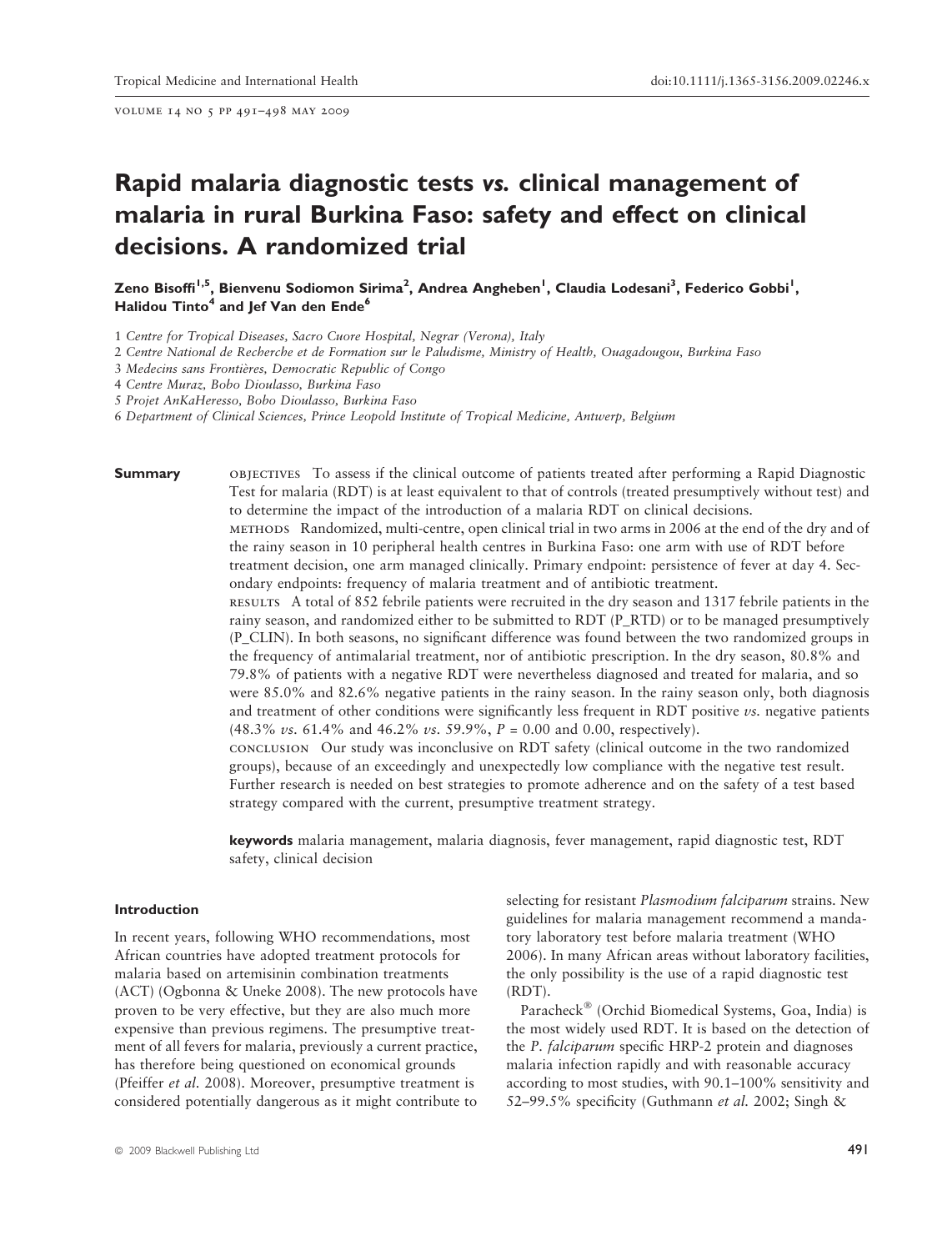Saxena 2005; Singh et al. 2005; van den Broek et al. 2006; Swarthout et al. 2007; Murray et al. 2008).

In Burkina Faso the adoption of the new ACT based strategy is very recent, and in 2006 had yet to be implemented. In a context of a highly variable, seasonal transmission, the safety and utility of the introduction of a RDT for malaria was discussed. We decided therefore to study the safety, utility and cost-effectiveness of a RDT based strategy  $\nu$ s. the current, presumptive clinical management in a region where malaria incidence is highest, and where no laboratory facility is available at periphery. We also wanted to assess how the prescribing behaviour of health personnel (nurses) was affected by the availability of the new test, and in particular, the adherence to a negative test result. Safety and adherence are the object of the present paper. The safety did not concern RDT testing in itself, but rather the subsequent prescribing; theoretically, harm could be caused both by a false negative and a false positive result (Bisoffi & Van den Ende 2008): False negatives would not be treated for malaria; false positives would risk to be left without treatment for the true cause of their fever. We aimed to assess if the new strategy would be at least equivalent to the previous (presumptive) one in terms of short term clinical outcome. The issue of adherence to malaria diagnosis has recently been investigated (Reyburn et al. 2004, 2007; Hamer et al. 2007), but most of these studies were not yet published at the time of our field study (2006). The cost effectiveness of RDT based strategies has been questioned due to lower-than-expected compliance of health workers with the (negative) test result (Bisoffi & Van den Ende 2008; Lubell et al. 2008).

We hypothesized that (i) the short-term health outcome should not be worse in the group submitted to RDT; (ii) less frequent malaria treatment, and more frequent treatment for other causes of fever, mainly antibiotics, should be observed in febrile patients with a negative RTD result; (iii) the opposite should be observed in febrile patients with a positive RTD result. Thus our objectives were: to assess if the short-term outcome (day 4) of patients treated after performing a RDT is at least equivalent (not inferior) to that of controls (without RDT) in terms of clearance of fever and of other major symptoms and signs; and to assess the impact of the introduction of a malaria rapid diagnostic tests (RDT) on clinical decisions by health officers.

# Patients and methods

#### Type of study

This was a randomized, multi-centre, open clinical trial (RCT) in two arms: one arm with use of RDT before

treatment decision (cases or P\_RTD), the other managed clinically according to national guidelines (controls or P\_CLIN). The primary endpoint was the persistence of fever at day 4. Secondary endpoints were persistence of other main clinical findings at day 4, frequency of malaria treatment in both randomized groups and according to RDT result, frequency of antibiotic treatment in both randomized groups and according to RDT result.

#### Patients

The study took place in 10 peripheral health centres of the provinces of Bobo Dioulasso and Banfora, south-west Burkina Faso, an area with stable malaria and with a seasonal transmission pattern. The health centres were selected according to convenience criteria such as: number of malaria cases reported in previous years; geographical (and urban/rural) representativeness; sufficient number of health professionals able to carry out the study. Half of the centres were supported by the health project An Ka Heresso, financed by the Italian Foundation UNIDEA and carried out by an Italian NGO, while the others were public health facilities with no special external support.

Inclusion criteria were: age  $\geq 6$  months and presenting at the health centre with an axillary temperature  $\geq 37.5$  °C. Exclusion criteria were severe clinical condition requiring urgent action. All patients attending the health centres were initially assessed by ordinary dispensary staff (in the study area all were nurses) who decided on eligibility for inclusion. Eligible patients were given (by research assistants) a detailed explanation of the study and asked for informed consent. Patients included in the study were assigned to either arm based on the randomization list (see below). Research assistants directly assisted at the following consultation carried out by the nurse, filled in a standardized questionnaire reporting main clinical findings, the working and final diagnosis and all treatments administered, and performed the RDT (for P\_RDT) and a thick and thin film (for all), to be stored for subsequent reading.

#### Sample size

The sample size was determined for the primary endpoint, that is, fever persistence at follow-up (day 4). This was used as a surrogate for severe outcomes that were expected to be very rare and would have needed a sample size not attainable by this study. For an expected frequency of fever persistence at day 4 in subjects managed clinically (P\_CLIN) of 40% and a maximal expected difference of 10% (for a power of the study of 80% and an alpha error of 5%), a sample size of 814 in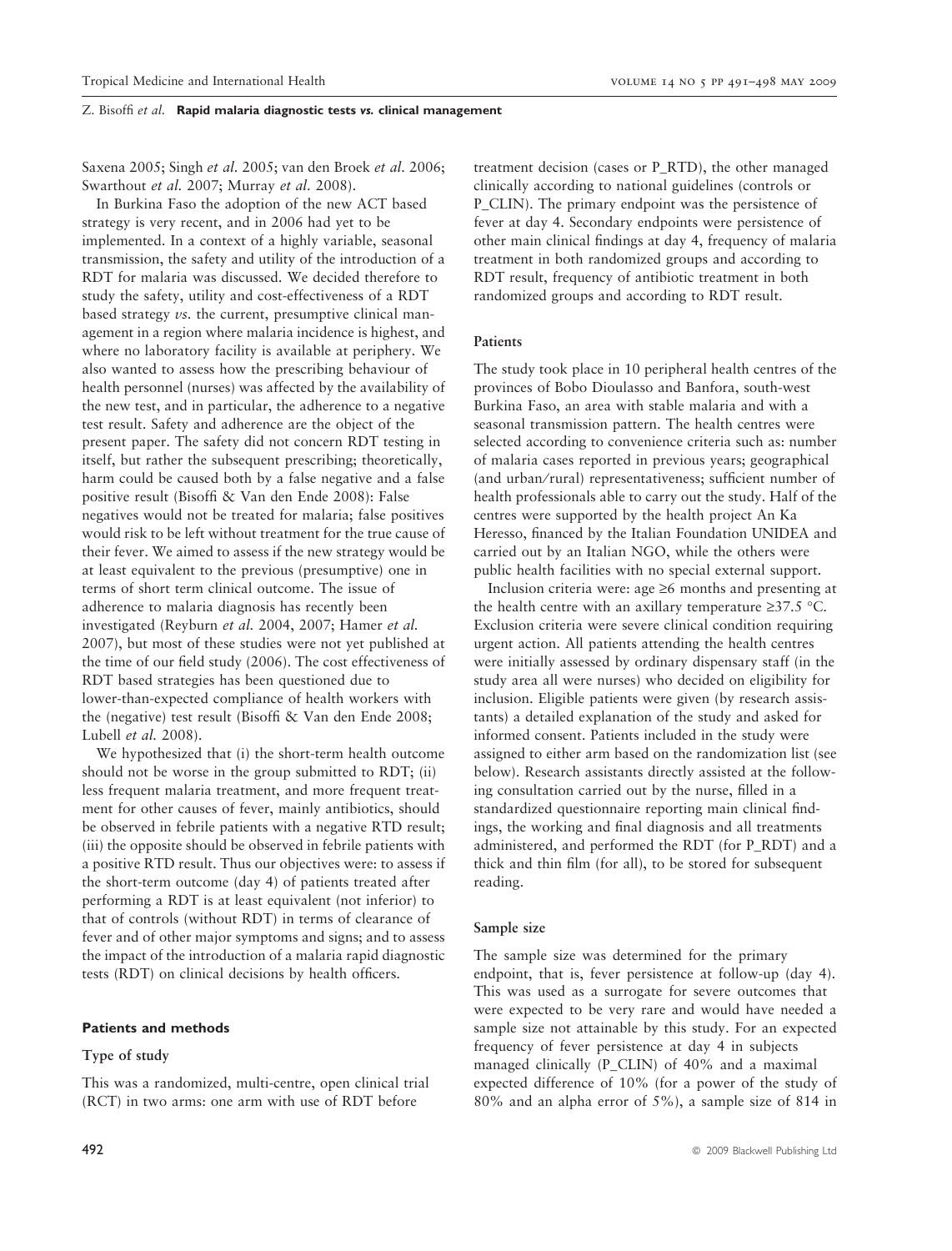each season would be needed. We planned to enrol at least 500 subjects per arm in both seasons, in order to account for loss to follow up.

# Randomization

Febrile patients included in the trial were assigned to either arm based on a computer-generated random list. In each study period of 1 month at the end of the dry and rainy season, all patients included were randomized to be submitted to RDT (Paracheck® test) (cases or P\_RTD), or to be managed clinically (controls or P\_CLIN).

#### Clinical management and follow-up

Clinical findings were recorded for all patients. In case of death the circumstances were investigated in depth and additional data were recorded in a separate notebook. The dispensary staff (nurses) remained responsible for the final diagnosis and treatment. Research assistants communicated (and showed) the test result of P\_RDT to the nurses, but they were not authorized to question their decisions. A follow-up was carried out for all patients at day 4, when patients where examined again: those who failed to attend the clinic at day 4 were visited at home the same day or at latest the following day by research assistants.

#### Training

Research assistants (most were recently graduated, still unemployed junior nurses) were specially recruited for the study. They were intensively trained for 3 days on the study protocol and on the correct execution and reading of the RDT. The dispensary nurses were also trained on RDT reading and RDT performances as reported by literature. Key messages were that a negative RDT result virtually excluded clinical malaria, while a positive result did not rule out other possible causes of fever. Only Paracheck® result should be used for decision of malaria treatment for cases (P\_RDT). Treatment of controls (P\_CLIN), and treatment of any other condition for both cases and controls, should solely depend on the judgment of the clinical officer, based on the national diagnostic guidelines. Before the second phase of the field study in the rainy season, a booster training for three more days was given to both the research assistants and the nurses.

#### Ethical clearance

The study protocol was approved by the 'Comité National d'Ethique' (National Ethical Committee) of Burkina Faso. Written informed consent was obtained through the use of

an information sheet with detailed explanation of the purpose of the study and the procedures involved. Once the nurse had decided that a patient was eligible for inclusion, a member of the investigational staff gave the explanation in local language, in the presence of an independent witness. In case of agreement, the informed consent form was signed both by the patient (or one of the parents in case of minors) and by the witness. Illiterate participants signed by fingerprint.

# Data management and statistical analysis

Data (all categorical) were double entered and analysed with Epi Info software (EpiInfo, CDC Atlanta, version 3.3.2). The association between variables was expressed by odds ratio (OR) and its 95% confidence limits. Uncorrected chi-square test and the corresponding p values were used for statistical inference. Fisher exact test was used for values  $< 5$ .

#### **Results**

As shown in the flow charts (Figures 1 and 2), 2861 patients were assessed for potential inclusion in the study in the dry season and 3573 in the rainy season. One thousand nine hundred and ninety-five and 2237 respectively did not respond to the inclusion criteria for reasons outlined in the flow charts, but 866 and 1336 were eligible for inclusion, of whom 14 and 19, respectively, refused. The remaining 852 and 1317 patients were recruited and randomized either to the RDT (P\_RTD) or presumptive management on clinical grounds only (P\_CLIN).

Of 852 febrile patients recruited in the dry season, 404 were submitted to the RDT and 448 treated presumptively. Of 1317 recruited in the rainy season 654 had RDT and 663 presumptive treatment. Demographic and clinical characteristics were evenly distributed in the randomized groups (Table 1).

# Clinical outcome

Follow-up at day 4 was possible for 813 of 852 patients in the dry season  $(95.4\%)$  and  $1282/1317$  patients  $(97.3\%)$ in the rainy season. In the dry season, four deaths (two infants aged 10 and 15 months, respectively, and two adults) were recorded in the  $P\_RDT$  group  $\nu s$ . three deaths (all infants) in the P\_CLIN group ( $P = 0.71$ ), while in the rainy season one death was reported in each cohort (one infant submitted to RDT and one adult not submitted)  $(P = 1)$ . Subsequent microscopy showed that in the dry season no fatality was due to malaria (in only one case was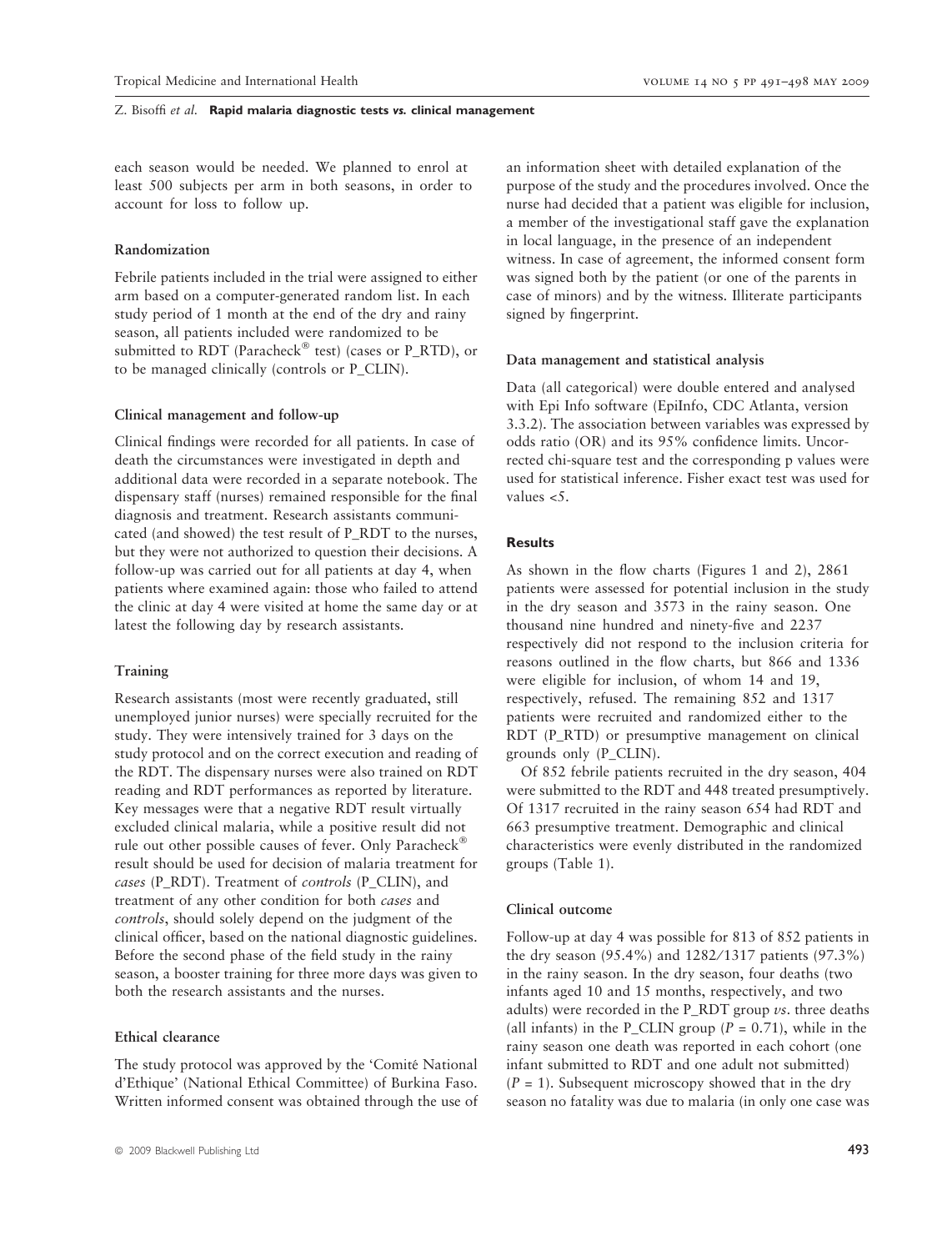

Figure 1 Trial profile, dry season.

the thick film positive, but at a very low parasitaemia of 120 parasites/ $\mu$ l). One of the infants had been treated for malaria only, after a positive RDT test, which was subsequently found to be a false positive. The infant who died in the rainy season had a malaria infection at very high parasitaemia (about 15%) and was appropriately treated after a positive RDT; the adult had no malaria parasite and presumably died of pneumonia.

The rates of persistence of fever (8.2% in both groups in the dry season,  $3.9 \text{ vs. } 3.7\%$  in the rainy season) and of other symptoms  $(20.1 \text{ vs. } 20.3\% \text{ in the dry season}, 6.4 \text{ vs. } 20.3\% \text{ in the day season}, 6.4 \text{ vs. } 20.3\% \text{ in the day season}, 6.4 \text{ vs. } 20.3\% \text{ in the day season}, 6.4 \text{ vs. } 20.3\% \text{ in the day season}, 6.4 \text{ vs. } 20.3\% \text{ in the day season}, 6.4 \text{ vs. } 20.3\% \text{ in the day season}, 6.4 \text{ vs. } 20.3\% \text{ in the day season}, 6.4$ 8.5% in the rainy season) were also similar in both groups (Table 2).

Comparing the seasons as a whole, a significant worse outcome was found in the dry season (Table 3): lower rate of resolution of fever and of other symptoms (8.2% and 20.1% *vs.* 3.8% and 7.4%, respectively:  $P = 0.00$  and 0.00), and higher death rate (7/813 or 0.9% vs. 2/1282 or  $0.16\%$ :  $P = 0.03$ ).

# Clinical decision

In the dry season, the rapid test result was positive in 113 of 404 (28%) patients and indeterminate in 4 (not considered in the analysis). In the rainy season, the RDT result was positive in 443 of 650 (68.2%) cases and indeterminate in four (not considered in the analysis). In both seasons, no significant difference was found between the two randomized groups in the frequency of final diagnosis of malaria (83.7% vs. 80.8% in dry season,  $P = 0.28$ , and 92.7% *vs.* 91.9% in rainy season,  $P = 0.58$ ) and antimalarial treatment (84.2% vs. 80.1% in dry season,  $P = 0.13$ , and 92.5% *vs.* 92.0% in rainy season,  $P = 0.73$ ) (Table 4).

In the dry season, an alternative diagnosis was made more often in P\_CLIN than in P\_RTD (73%  $vs. 64\%$ ,  $P = 0.00$ , but with no significant difference in antibiotic prescription (56.7% *vs.* 61.4%,  $P = 0.16$ ). In the rainy season, both the frequency of other diagnoses and of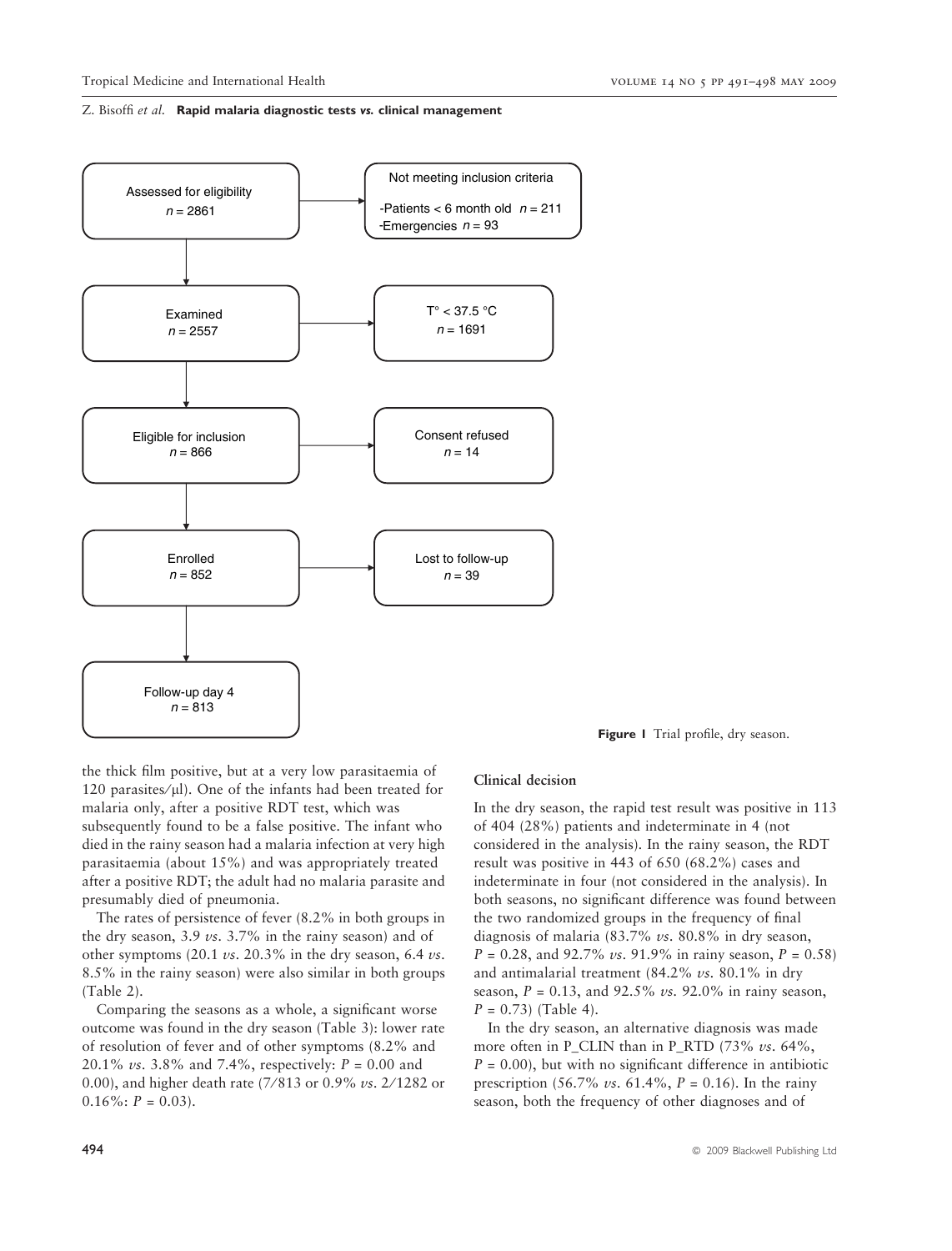

Figure 2 Trial profile, rainy season.

Table 1 Comparison of randomized groups

|                      | <b>RDT</b>        | Clinical        | P    |
|----------------------|-------------------|-----------------|------|
| Sex                  |                   |                 |      |
| M                    | 517 (49.1%)       | 538 (48.6%)     | 0.96 |
| F                    | 527 (49.1%)       | 559 (50.5%)     |      |
| Age (years)          | $4Q1 = 1$ ,       | $4Q1 = 1$ ,     | 0.98 |
| (median)             | $Q2 = 19$         | $Q2 = 18$       |      |
| $T^{\circ}$ (median) | $38.3$ Q1 = 37.8, | $38.3Q1 = 37.7$ | 0.21 |
|                      | $Q2 = 39.1$       | $Q2 = 39$       |      |
| Vomiting             | 30.5%             | 29.9%           | 0.75 |
| Diarrhoea            | 19.7%             | 20.7%           | 0.56 |
| Cough                | 41.3%             | 41.2%           | 0.97 |
| Skin rash            | $3.3\%$           | $2.7\%$         | 0.40 |
| CNS alteration       | $1.3\%$           | 1.1%            | 0.46 |
| <b>ENT</b> symptoms  | $3.8\%$           | 5.3%            | 0.08 |
| Positive thick film  | 48.6%             | 46.2%           | 0.26 |

Table 2 Clinical outcome at follow-up (day 4th) in the two arms

|                                  | RDT(%)        | Clinical $(\% )$ | P    |
|----------------------------------|---------------|------------------|------|
| Dry season                       |               |                  |      |
| Death                            | 4/388(1.0)    | 3/425(0.7)       | 0.71 |
| Persistence of fever             | 32/388(8.2)   | 35/425(8.2)      | 0.99 |
| Persistence of other<br>symptoms | 78/388 (20.1) | 86/425 (20.2)    | 0.96 |
| Rainy season                     |               |                  |      |
| Death                            | 1/636(0.15)   | 1/646(0.15)      | 1    |
| Persistence of fever             | 25/636(3.9)   | 24/646 (3.7)     | 0.83 |
| Persistence of other<br>symptoms | 41/636(6.4)   | 55/646 (8.5)     | 0.16 |

antibiotic prescriptions were similar in both groups (52.4% *vs.* 51.9%,  $P = 0.83$ , and 50.6% *vs.* 50.3%,  $P = 0.93$ , respectively) (Table 4).

A further analysis was carried out in the P\_RDT arm only, in order to assess how decisions were influenced by the RDT result. As expected, in both seasons the frequency of malaria diagnosis and treatment was significantly higher for positive  $vs.$  negative RDT results (Table 5). In the dry season, 92% and 95.6% of patients with a positive RDT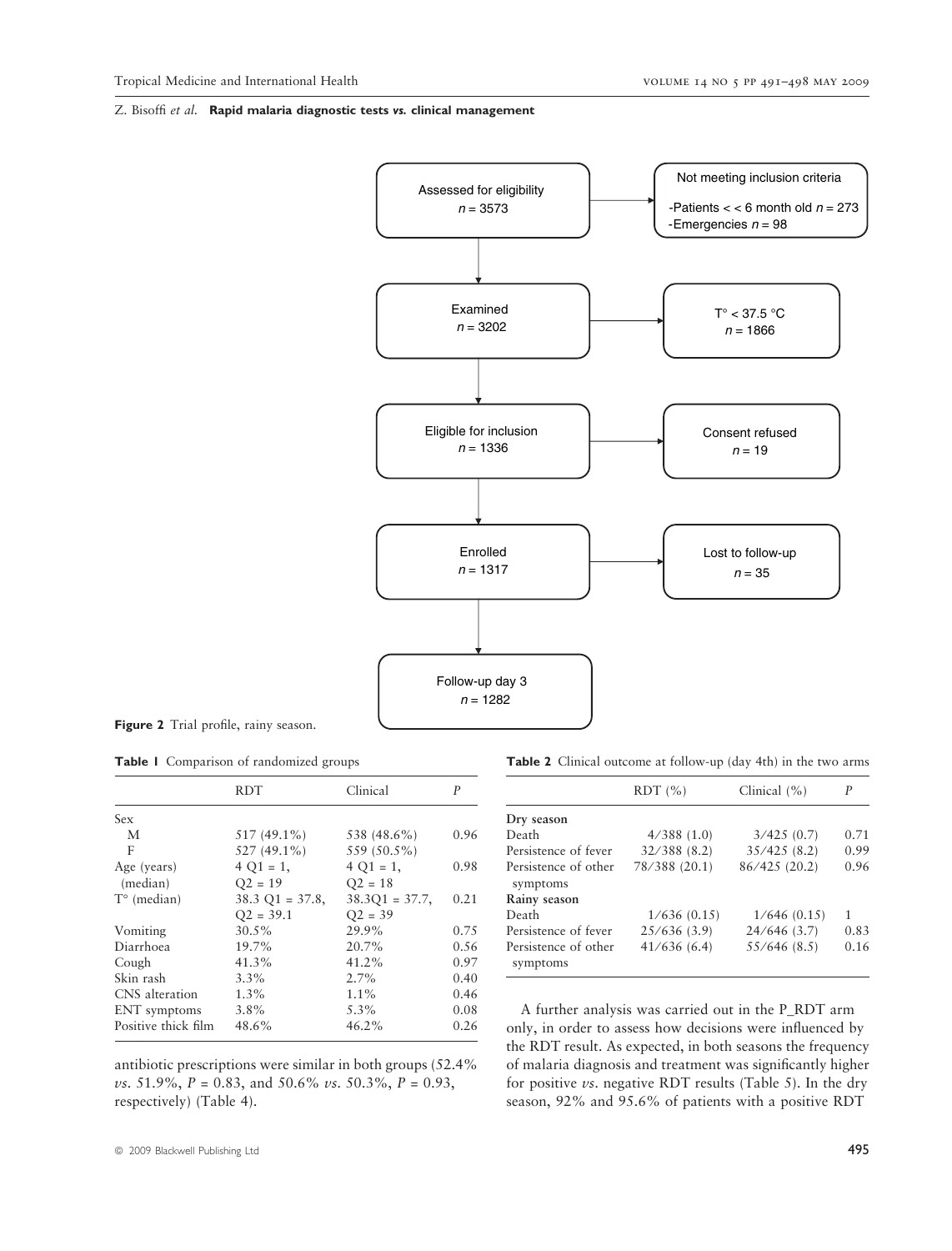Table 3 Clinical outcome at follow-up (day 4th) in the two seasons

|                                  |               | Dry season $(\%)$ Rainy season $(\%)$ |      |
|----------------------------------|---------------|---------------------------------------|------|
| Death                            | 7/813(0.9)    | 2/1282(0.16)                          | 0.03 |
| Persistence of fever             | 67/813(8.2)   | 49/1282(3.8)                          | 0.00 |
| Persistence of other<br>symptoms | 164/813(20.1) | 96/1282(7.4)                          | 0.00 |

Table 4 Diagnosis and treatment of malaria and other conditions in the two arms

|                        | RDT(%)         | Clinical $(\% )$ | P    |
|------------------------|----------------|------------------|------|
| Dry season             |                |                  |      |
| Diagnosis of malaria   | 338/404 (83.7) | 362/448 (80.8)   | 0.28 |
| Antimalarial treatment | 340/404 (84.2) | 359/448 (80.1)   | 0.13 |
| Other diagnosis        | 257/404 (63.7) | 328/448 (73.2)   | 0.00 |
| Antibiotic treatment   | 229/404 (56.7) | 275/448 (61.4)   | 0.16 |
| Rainy season           |                |                  |      |
| Diagnosis of malaria   | 606/654 (92.7) | 609/663 (91.9)   | 0.58 |
| Antimalarial treatment | 605/654(92.5)  | 610/663 (92.0)   | 0.73 |
| Other diagnosis        | 343/654 (52.4) | 344/663 (51.9)   | 0.83 |
| Antibiotic treatment   | 331/654 (50.6) | 334/663 (50.3)   | 0.93 |

Table 5 Malaria diagnosis and treatment according to RDT result

|                        | Positive<br>RDT(%) | Negative<br>RDT(%) | P    |
|------------------------|--------------------|--------------------|------|
| Dry season             |                    |                    |      |
| Diagnosis of malaria   | 104/113(92.0)      | 232/287 (80.8)     | 0.00 |
| Antimalarial treatment | 108/113 (95.6)     | 229/287 (79.8)     | 0.00 |
| Other diagnosis        | 75/113 (66.4)      | 179/287 (62.5)     | 0.45 |
| Antibiotic treatment   | 69/113(61.0)       | 157/287 (54.7)     | 0.25 |
| Rainy season           |                    |                    |      |
| Diagnosis of malaria   | 426/443 (96.2)     | 176/207(85.0)      | 0.00 |
| Antimalarial treatment | 435/443 (98.2)     | 171/207 (82.6)     | 0.00 |
| Other diagnosis        | 214/443 (48.3)     | 127/207 (61.4)     | 0.00 |
| Antibiotic treatment   | 205/443 (46.2)     | 124/207 (59.9)     | 0.00 |

were diagnosed and treated for malaria, vs. 80.8% and 79.8% with a negative RDT ( $P = 0.00$  and 0.00). In the rainy season, 96.2% and 98.2% of positive patients were diagnosed and treated for malaria, vs. 85.0% and 82.6% of negative patients ( $P = 0.00$  and 0.00).

| Diagnosis and treatment                | Dry season $(\% )$ | Rainy season $(\% )$ | P    |
|----------------------------------------|--------------------|----------------------|------|
| RDT negatives diagnosed as malaria     | 232/287 (80.8)     | 176/207(85.0)        | 0.28 |
| RDT negatives treated for malaria      | 229/287 (79.8)     | 171/207(82.6)        | 0.50 |
| Alternative diagnoses in RDT negatives | 179/287 (62.5)     | 127/207(61.4)        | 0.89 |
| Antibiotic treatment in RDT negatives  | 157/287 (54.7)     | 124/207(59.9)        | 0.29 |

In the dry season the two arms did not differ significantly in the frequency of other diagnoses or antibiotic prescription (66.4% *vs.* 62.5% and 61.0% *vs.* 54.7%,  $P = 0.45$ and 0.25, respectively) (Table 5). This was not the case in the rainy season, when the diagnosis and treatment of other conditions were less frequent in RDT positive patients (48.3% *vs.* 61.4% and 46.2% *vs.* 59.9%,  $P = 0.00$ and 0.00, respectively) (Table 5). The additional training had no apparent effect on the diagnosis and treatment of malaria and of other conditions for RTD negative patients (Table 6).

#### **Discussion**

Despite a growing mass of literature on RDT for malaria, we were surprisingly unable to find any single paper on the safety of a RDT based strategy, compared with presumptive malaria management, and very few articles on adherence to RDT results (Hamer et al. 2007; Reyburn et al. 2007; Lubell et al. 2008). Test based strategies might fail their purpose to save unnecessary costs, and be even dangerous, if clear evidence on both aspects is not provided (Bisoffi & Van den Ende 2008; Lubell et al. 2008).

No significant difference was found in the clinical outcome between the two randomized groups (Table 2). Because of the poor adherence to the test result, we were not able to show if the RDT based strategy can be considered safe. Other authors found that malaria infections missed by microscopy and therefore untreated are not associated with mortality risk (Njama-Meya et al. 2007). Similar evidence for RDT is, however, still lacking.

Another potential harm affects RDT false positive patients. In endemic areas the presence of malaria parasites in blood may not reflect a clinical malaria episode (Schellenberg et al. 1994). Thus some febrile, RDT positive patients may be simple carriers of malaria parasites, with another (potentially severe) disease. The harm from a missed treatment, under the influence of a positive malaria test, might not be negligible. In one case in the dry season, a child with a false positive RDT result was treated for malaria only and subsequently died (presumably of pneumonia). The difference in mortality and clinical outcome between the two seasons (Table 3), as was recently found in Burkina Faso by other authors, raises concern (Kynast-Wolf et al. 2006). The difference might be due to a

> Table 6 Effect of training: comparison between both seasons regarding diagnosis and treatment of malaria and other conditions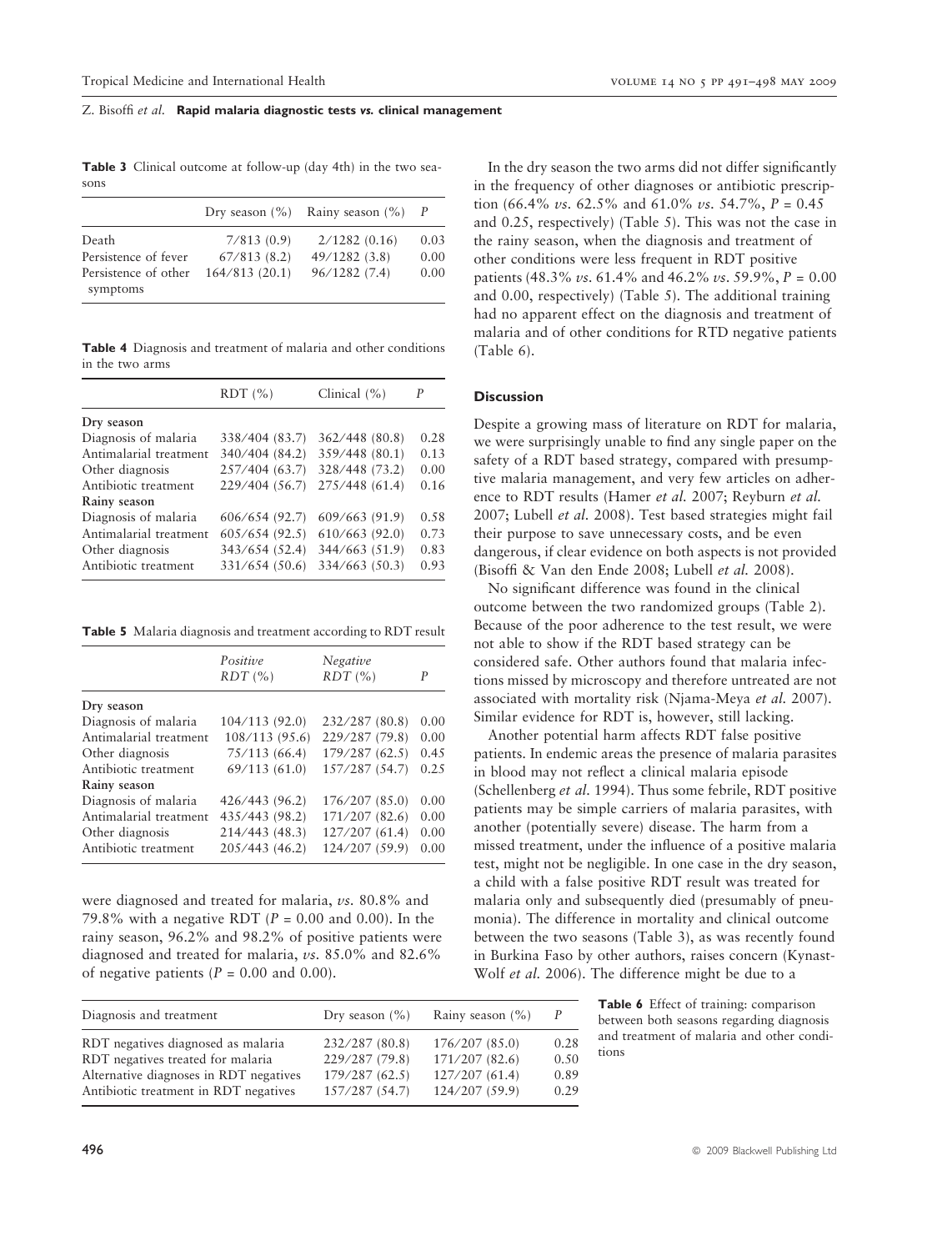different epidemiological pattern between the two seasons and/or to the fact that a patient was less likely to receive the appropriate treatment for her⁄ his condition in the dry season when malaria is much less frequent.

No significant difference was found in either season between the two randomized groups for clinical decisions concerning malaria diagnosis and treatment. Other potential causes of fever were more frequently diagnosed in the dry season, though the frequency of antibiotic treatment was similar in the two arms (Table 4). In both seasons a positive RDT result was significantly correlated with the decision to treat for malaria (Table 5), but negative patients were also diagnosed as malaria cases in 80% (dry season) to 85% (rainy season) of cases. The expected, higher frequency of alternative diagnoses and treatments after a negative RDT result was only observed in the rainy season (after a second intensive 3-day training session) (Table 5). In general, more than half patients were treated with antibiotics, in both arms and in both seasons (Table 4), and so were about half patients with a positive RDT, despite being almost all diagnosed as malaria cases (Table 5). The so called 'double diagnosis' (and treatment) is questioned by Public Health officers as a waste of resources. In individual care, however, nurses often prefer to treat a potentially harmful cause of fever if they cannot rule it out.

Other authors have very recently addressed the adherence issue in African, Anglophone countries, (Hamer et al. 2007; Reyburn et al. 2007; Lubell et al. 2008) while we are not aware of any published study from Francophone Africa as yet. While the above referred studies have generally found a poor compliance with the negative test result, none has shown such a low adherence as in ours. Undoubtedly local concepts of illness influence malaria management (Beiersmann et al. 2007; Some & Zerbo 2007). Moreover, nurses were not compelled to refrain from malaria treatment in case of a negative result. This could be regarded as a major flaw in the study design. Also, ACT were not yet available in most health facilities: cheaper regimens (generally including amodiaquine), were used in most cases. Other authors have found in Kenya that clinical officers tend to reserve ACT for positive cases, and to treat negative patients with cheaper regimens (Zurovac et al. 2008).

During the second training session in the rainy season, it was particularly stressed that a negative test virtually excludes malaria. The result was frustrating. Even more negative patients were treated for malaria than in dry season (Table 6), probably reflecting the conviction that in the rainy season every febrile patient has malaria. Nurses intuitively feel that the pre-test probability of malaria is so high, that the disease remains likely even after a negative test.

This study has a major limitation. As we did not expect such poor adherence, the study failed to fulfil its first objective, that was, to assess a possible difference in clinical outcome between the two arms. One can argue that the study design was flawed, because in order to fulfil the main objective, adherence should have been enforced and strictly supervised. A posteriori, this is obviously true, but we planned to study the safety issue under near-real conditions, rather than in a quasi-experimental context that might not reflect everyday practice.

Some operational constraints must also be acknowledged. Not all clinical officers of the 10 health centres participating in the study were trained, due to logistic problems: while it was agreed that patients should be attended by trained nurses during the study period, this did not always prove possible. In some cases, the study supervisors found that the diagnosis and treatment decision were made before knowing the RDT result. Clearly, if this happened in the context of an intensively supervised study, we may expect it to occur even more in everyday practice. Finally, as the frequency of fever persistence at follow-up was lower than expected in both arms, the sample size would have been inadequate to the primary endpoint in any case.

Safety of a RDT-based strategy (especially for children below 5 years) remains a fundamental issue that should be addressed by future research. If safety is clearly demonstrated, policies to promote adherence will have a better evidence base (Bisoffi & Van den Ende 2008) Evidence in this respect should probably be pooled from different study settings in different countries. More research is also needed on adherence. Policy makers should seriously consider the issue of (non) adherence to diagnostic tests. Operational research should concentrate on effective strategies to promote compliance.

# Conclusion

This study proves once more that the widespread introduction of RDT in malaria endemic countries is far from reaching the expected results. RDT for malaria can only be useful and cost effective if an acceptable compliance with the (negative) test result were achieved. Training and supervision should focus on clear, unambiguous guidelines to this purpose. The safety of RDT-based malaria management, especially for children, has not yet been proven, and requires further investigation.

#### Acknowledgements

We thank the patients who participated in the study, the personnel of the health centres involved and all the